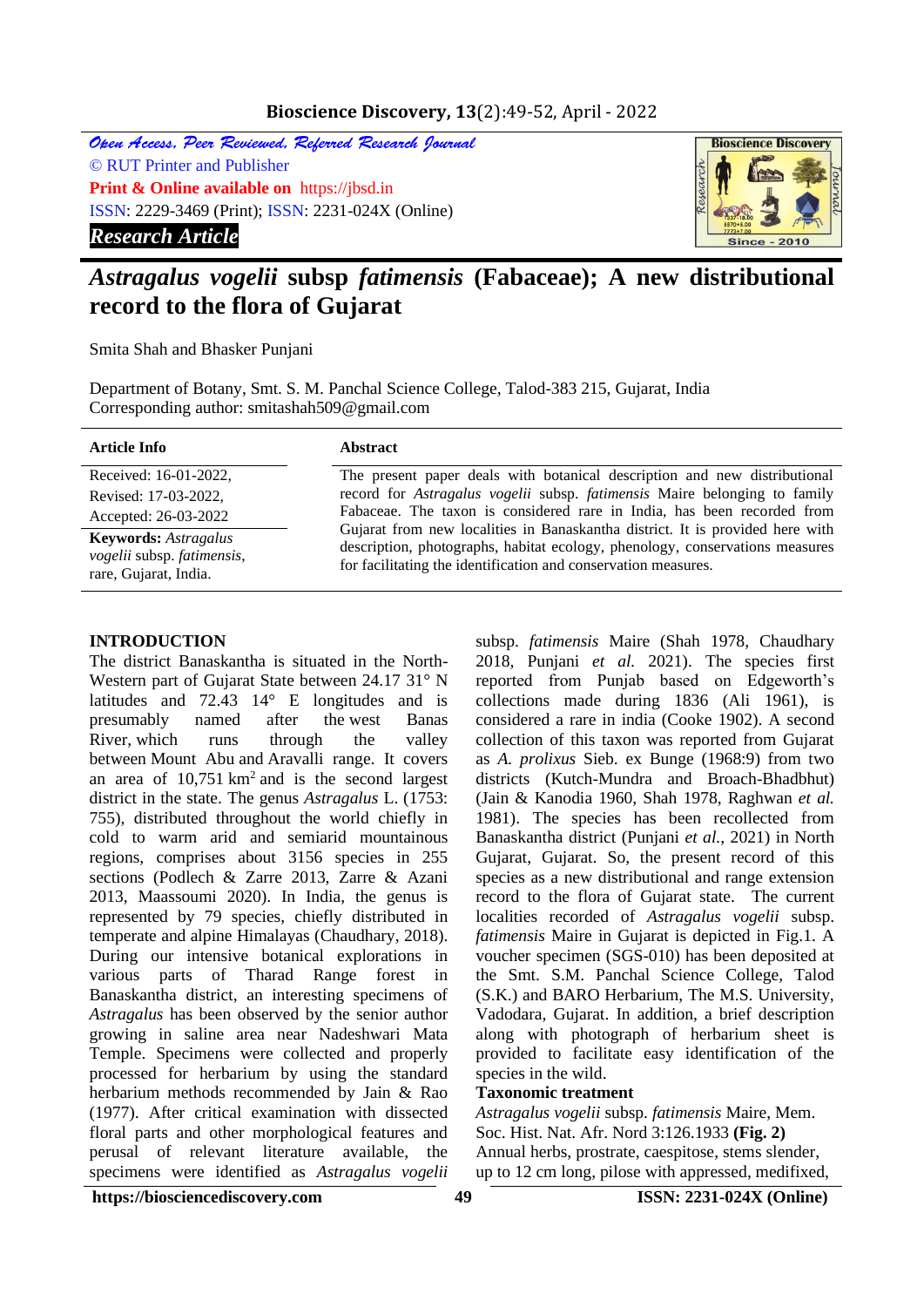white hairs. Stipules  $1.5-2.0 \times$  ca. 1 mm, free from petiole, erect or half spreading, triangularlanceolate, pilose with white medifixed hairs on both surfaces, ciliate along margins. Leaves 4–5 cm long, imparipinnately compound; petiole ca. 6 mm long; hairy as on stem; rachis 9–12 mm long; leaflets 3–7 pairs, opposite to subopposite, subsessile, ovate or oblong,  $3-5 \times 1-2$  mm, cuneate at base, obtuse or minutely retuse at apex, entire along margins, densely pilose on both surfaces with appressed, medifixed, white hairs. Inflorescence axillary, peduncled umbel or capitate raceme, 2–13 flowered; peduncle  $2-5$   $(10-40.5)$  mm long, generally distinctly shorter than subtending leaf or sometimes equal to subtending leaf, hairy as on stem. Bracts ca. 1 mm long, longer than pedicel, linear, pilose with white hairs. Flowers 3–5 mm long, pinkish to violet, subsessile, erect; pedicel less than 1 mm long, pubescent. Calyx ca. 3 mm long, campanulate, pilose generally with white hairs outside, sometimes with black hairs especially on teeth, glabrous inside, tube ca. 1.5 mm long, teeth linear, equal to tube. Petals slightly longer than calyx; standard ca. 3 mm long, oblong-elliptic with emarginate tip; wing petals ca. 2.5 mm long, shorter than standard and keel petals, lamina ca. 1.5 mm long, narrowly ovate with subobtuse apex, claw ca. 1 mm long; keel petals ca. 3 mm long, equal to standard, lamina ca. 1 mm long, oblong with subobtuse apex, almost straight, claw ca. 2 mm long. Staminal sheath ca. 2 mm long, obliquely cut at mouth (obtuse at mouth in open condition), free filaments minute; vexillary filament ca. 2 mm long, free from stamina sheath. Ovary ca. 2 mm long, sessile, densely pilose with white hairs; style minute, incurved; stigma capitate, glabrous.

Pods  $5-10 \times 2.5-3.0$  mm, sessile, straight, turgid, spreading in all directions, ovoid-oblong, deeply grooved dorsally, shortly acuminate, covered with appressed or spreading, white, subbasifixed hairs, unilocular, 4–6-seeded. Seeds  $1.5-2.0 \times$  ca. 1 mm, oblong-reniform, yellowish-brown, turgid, irregularly depressed, smooth, glabrous.

**Flowering & Fruiting:-**January to March.

**Field note:-**In India, the species is restricted to saline habitats only along road margins or sides in very thin and fragmented populations. Only few individuals were noticed in a 2–3 km long stretch. There is a probability that this species occurs in adjacent areas and attempts will be made to collect more specimens to assess its conservation status in India.

**Distribution in India:-**Gujarat, Punjab.

**Specimens examined:-** GUJARAT State; Banaskantha district, Nadabet, near Nadeshwari mata temple, 24<sup>0</sup>12' 20'' N & 71<sup>0</sup> 14' 27'' E, -39.9 m, Dt. 17.04.2021, S. G. Shah (SGS-010) Smt. S.M. Panchal Science College, Talod, Sabarkantha;

## **Acknowledgements**

The author is highly thankful to Dr. S. K. Patel Botany Department, Government Science College, Gandhinagar for confirmation of species, his valuable inspiration, suggestion in preparation of manuscript and the staff of the Range Forest Tharad for their co-operation and help during field trips.

# **REFERENCES**

**Ali SI, 1961.** Revision of the genus *Astragalus* L. from W. Pakistan and N.W. Himalayas. *Biologia* **7**  $(1 \& 2): 1-92.$ 

**Chaudhary LB, 2018.** *A revision of the genus Astragalus L. (Leguminosae-Papilionoideae) in India*. Siya Publishing House, New Delhi, xii +236 pp.

**Cooke T, 1902.** *The Flora of the Presidency of Bombay,* vol. 1, part 2. Taylor & Francis, London, pp. 193–408.<https://doi.org/10.5962/bhl.title.10884>

**Jain SK & Rao RR, 1977.** *A Handbook of Field and Herbarium Methods.* Today & Tomorrow's Printers and Publishers, 157pp.

**Jain SK and Kanodia KC, 1960.** Additions to the flora of Kutch*. Current Science*, **9**:361-362.

**Raghavan RS, Wadhwa BM, Ansari MY & Rao RS, 1981.** A Checklist of the plants of Gujarat*.* Records of Botanical Survey of India, **21:** 1-120.

**Punjani BL, Patel SK, Desai PR, Chaudhary LB & Sanjappa M, 2021.** Taxonomic notes on *Astragalus vogelii* subsp. *fatimensis* (Galegeae, Fabaceae), *Phytotaxa* **521 (3)**: 212–218. https://doi.org/10.11646/phytotaxa.521.3.6

**Shah GL, 1978.** *Flora of Gujarat State,* Part I & II. Sardar Patel University Press, Vallabh Vidyanagar.

**Podlech D & Zarre S, 2013**. A taxonomic revision of the genus *Astragalus* L. (Leguminosae) in the Old World, vols. **1–3**. Naturhistorisches Museum Wien-Austria, 2439 pp.

**Zarre Sh. & Azani N, 2013.** Perspective in taxonomy and phylogeny of the genus *Astragalus*  (Fabaceae): a review. *Progress in Biological Sciences* **3:** 1–6.

**Maassoumi AA, 2020.** *Astragalus* of *World,*  version 1. Published on the internet: http://astragalusofworld.com.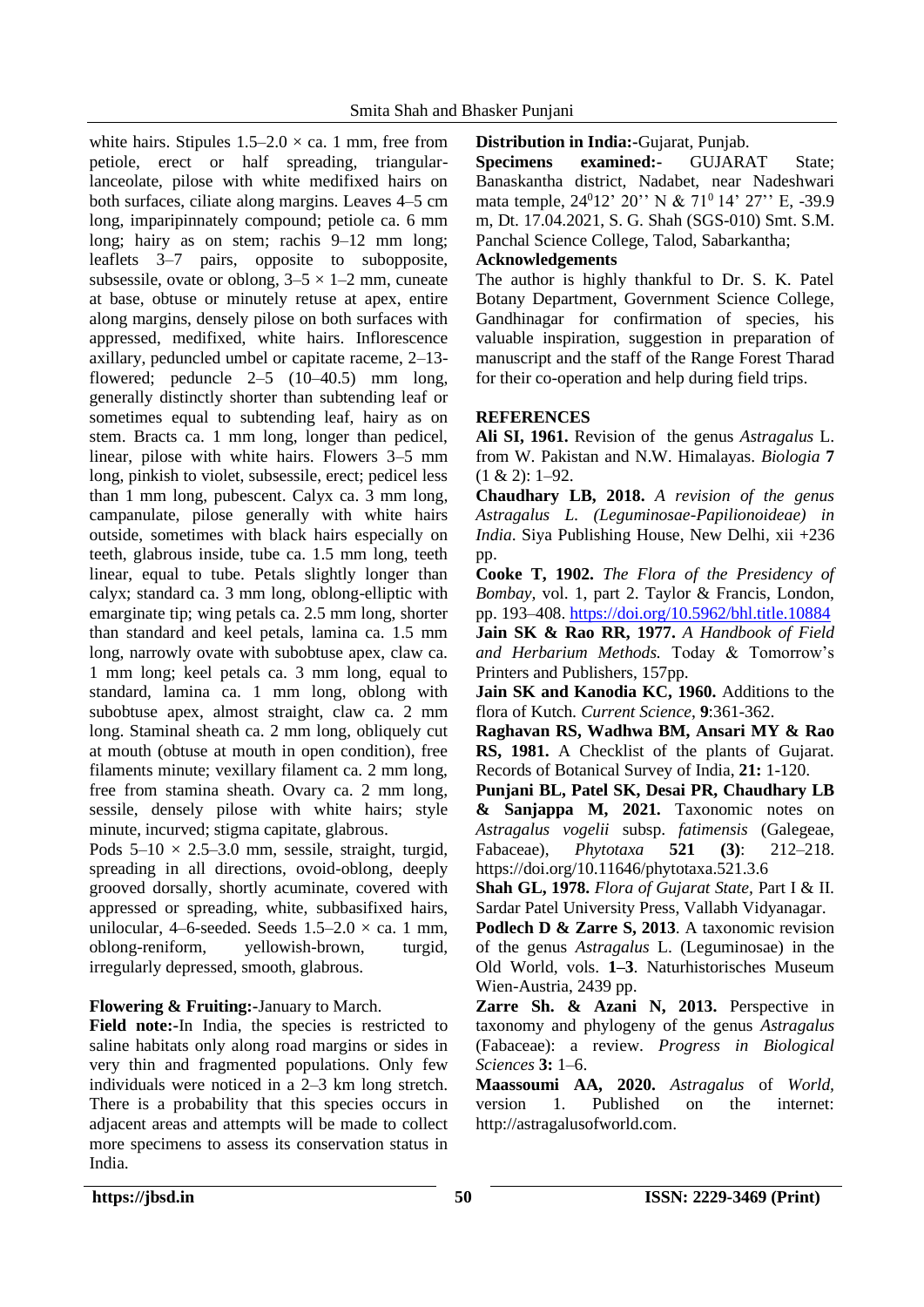

Figure. 1 Map showing location of *Astragalus vogelii* subsp. *fatimensis* Maire in Banaskantha district, Gujarat (source: google map)